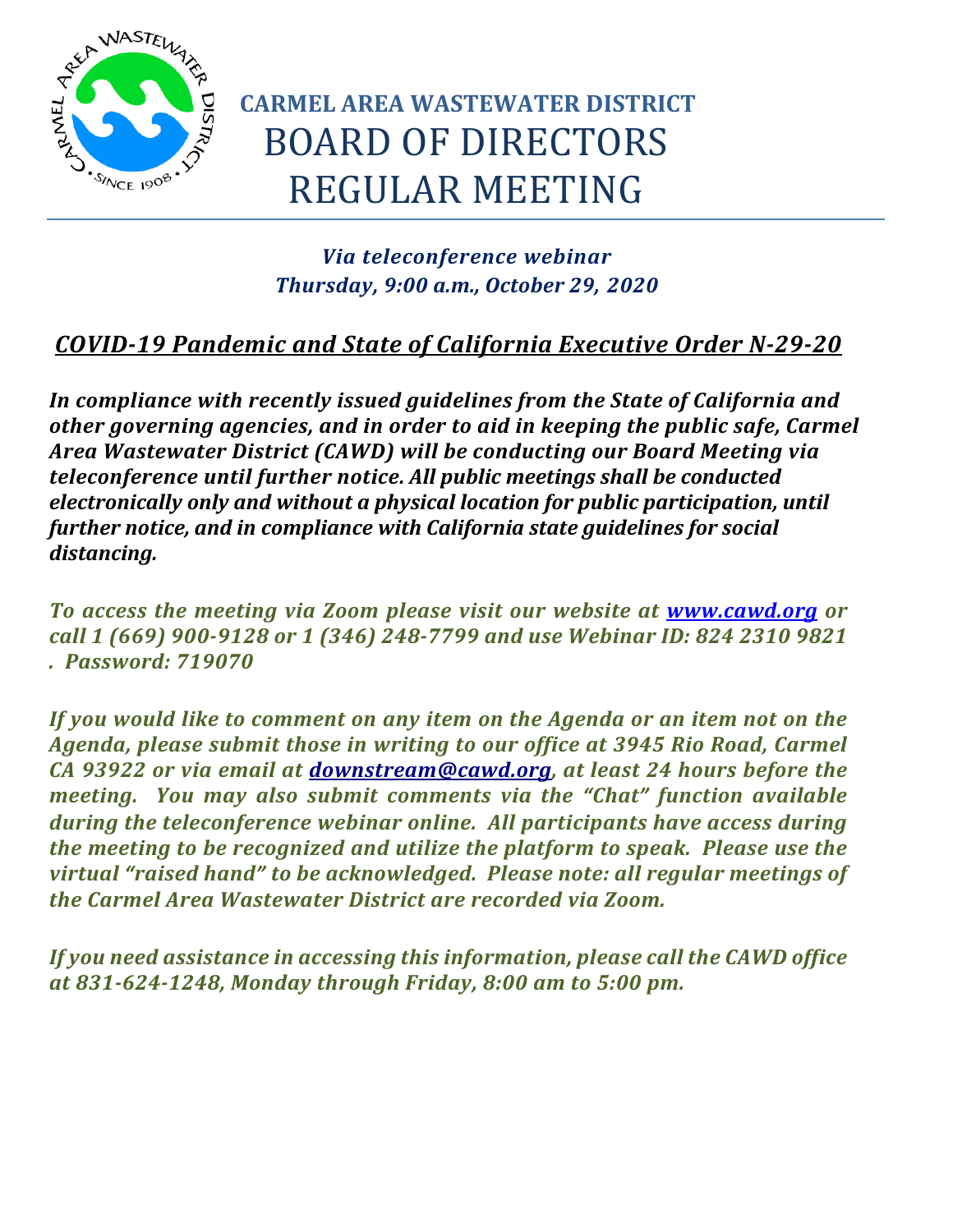# NOTICE &AGENDA

#### **CALL TO ORDER - ROLLCALL**

*D'Ambrosio \_\_\_\_\_\_ Rachel \_\_\_\_\_\_\_Siegfried \_\_\_\_\_\_ Townsend \_\_\_\_\_\_ White \_\_\_\_\_\_\_* 

## **APPEARANCES, ORDERS OF BUSINESS & ANNOUNCEMENTS**

- **1.** *Appearances/Public Comments: Anyone wishing to address the Board on a matter not appearing on the agenda may do so now. Public comment shall be limited to 3 minutes per person. No action shall be taken on any item not appearing on the agenda. During consideration of any agenda item, public comment shall be limited to 3 minutes per person and will be allowed prior to Board action on the item under discussion.*
- **2.** *Agenda Changes: Any requests to move an item forward on the agenda will be considered at thistime.*
- **3.** *Mainsaver Presentation – Oral presentation by Maintenance Superintendent Chris Foley and Plant Administrative Coordinator Karla Cristi*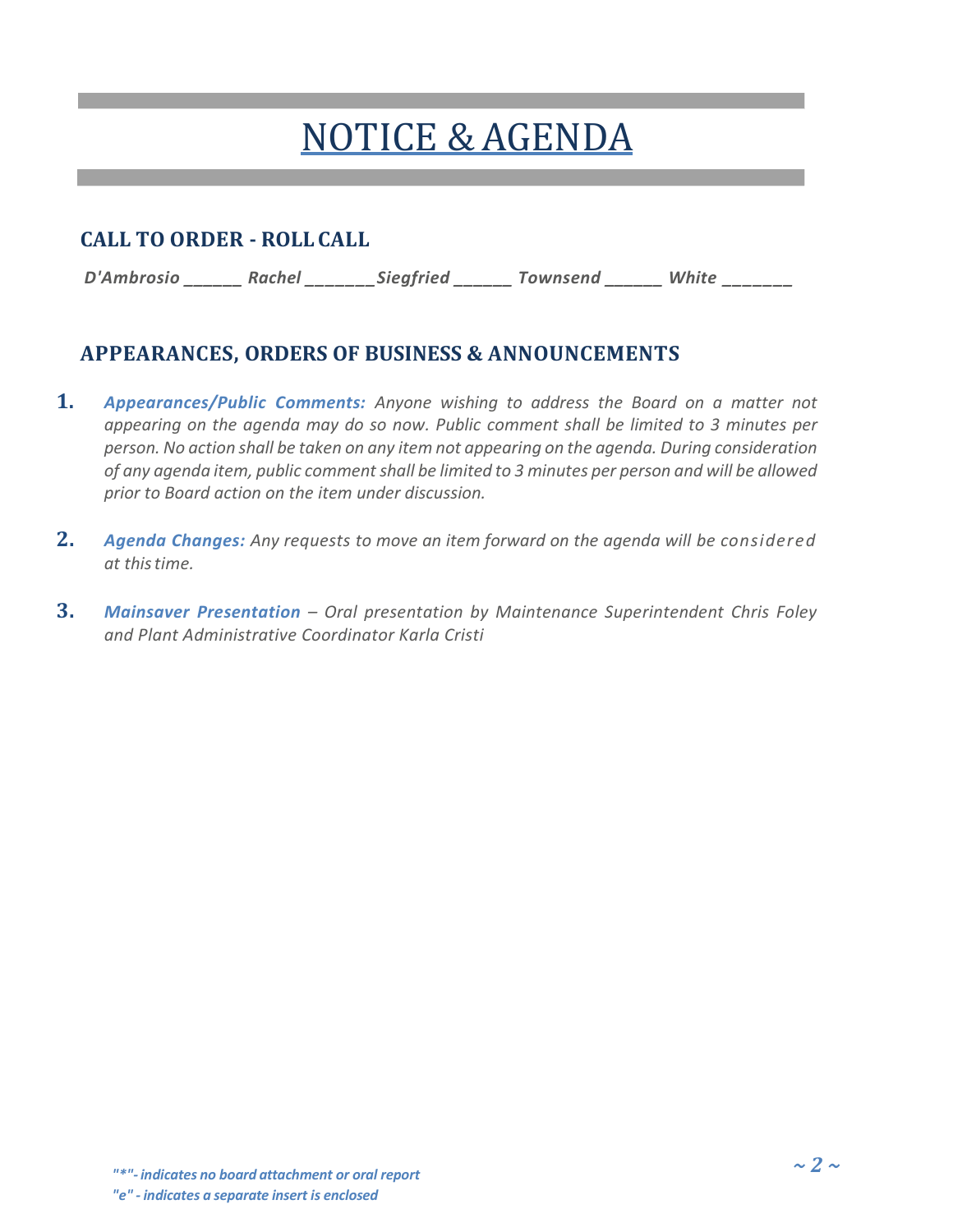#### **CONSENT CALENDAR: APPROVAL OF MINUTES, FINANCIAL STATEMENTS AND MONTHLYREPORTS**

*The Consent Agenda consists of routine items for which Board approval can be taken with a single motion and vote. A Board Member may request that any item be placed on the Regular Agenda for separate consideration.*

| 4.         | Approve Regular Board Meeting Minutes of September 24, 2020<br>And Pension Committee Meeting Minutes of September 24,2020 | 03<br>09 |
|------------|---------------------------------------------------------------------------------------------------------------------------|----------|
| 5.         | Receive and Accept Bank Statement Review by Hayashi Wayland -<br>September 2020                                           | 10       |
| 6.         | Receive and Accept Schedule of Cash Receipts & Disbursements - September 2020                                             | 12       |
| 7.         | Approve Register of Disbursements - Carmel Area Wastewater District -<br>September 2020                                   | 15       |
| 8.         | Approve Register of Disbursements - CAWD/PBCSD Reclamation Project -<br>September 2020                                    | 18       |
| 9.         | Receive and Accept Financial Statements and Supplementary Schedules -<br>September 2020                                   | 19       |
| <b>10.</b> | Receive and Accept Collection System Superintendent's Report-<br>(2020-September, August, July)                           | 42       |
| 11.        | Receive and Accept Safety and Regulatory Compliance Report - September 2020                                               | 49       |
| 12.        | Receive and Accept Treatment Facility Operations Report -<br>(2020-September, August, July)                               | 51       |
| <b>13.</b> | Receive and Accept Laboratory/Environmental Compliance Report -<br>September 2020                                         | 57       |
| 14.        | Receive and Accept Capital Projects Report/Implementation Plan                                                            | 59       |
| 15.        | Receive and Accept Project Summaries                                                                                      | 61       |
| <b>16.</b> | Receive and Accept Plant Operations Report - September 2020                                                               | 72       |
| 17.        | Receive and Accept Maintenance Projects Report - September 2020                                                           | 75       |
| <b>18.</b> | Receive Principal Engineer Monthly Report General Engineering - September 2020                                            | 78       |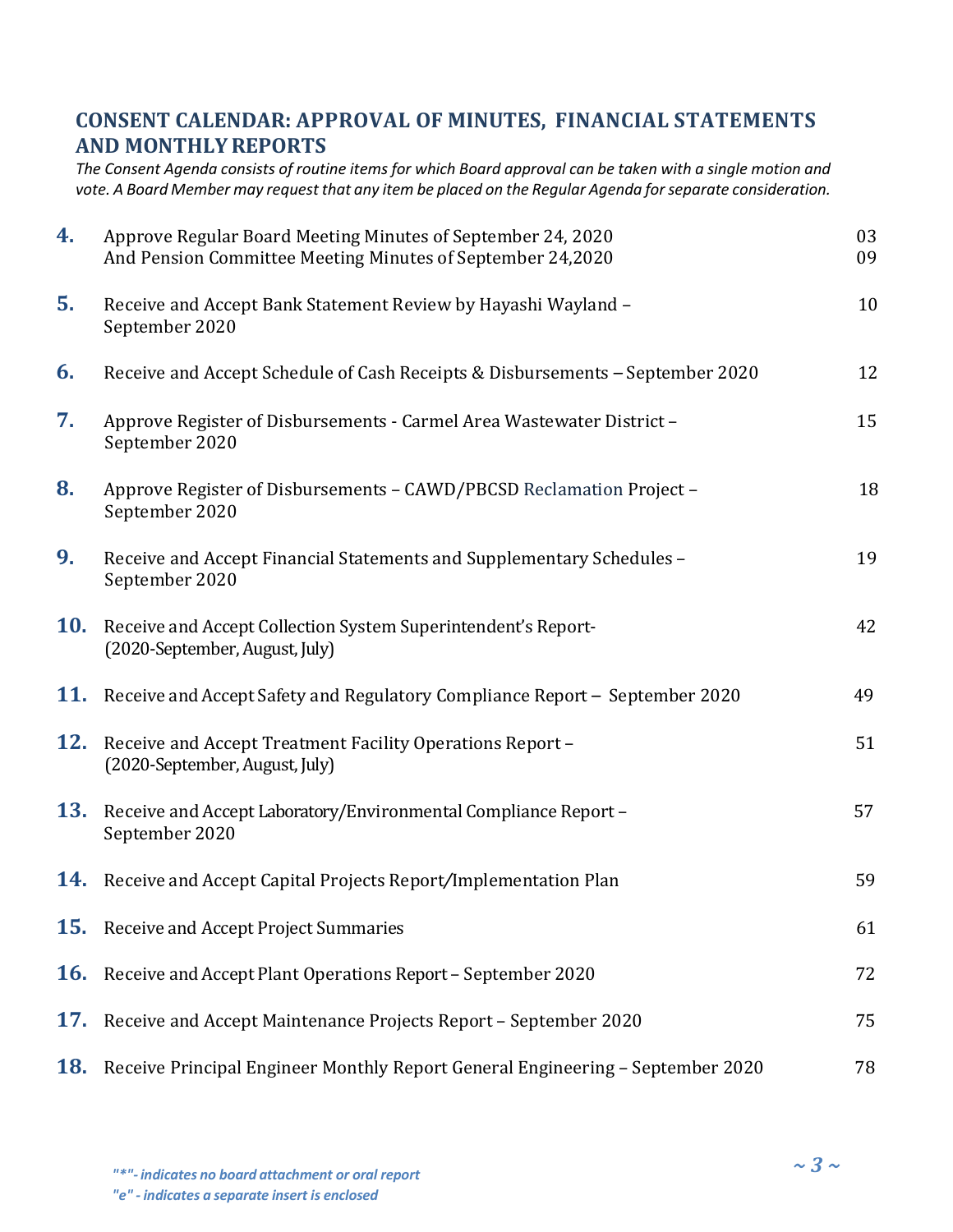#### **ACTIONITEMSBEFORE THE BOARD**

*Action Items consist of business which requires a vote by the Board. These items are acted upon in the following sequence: (1) Staff Report (2) Board Questions to Staff (3) Public Comments, and (4) Board Discussion and Action.*

#### **RESOLUTIONS**

| 19. | Resolution No. 2020-65; A Resolution To Adopt An Initial Study/Mitigated<br>Negative Declaration (IS/MND) & Monitoring & Reporting Plan (MMRP) & Approve<br>The Rancho Cañada Sewer Replacement Project #19-13-<br>Report by Principal Engineer, Rachél Lather                                                                                                                                                                                                                                               | 81               |
|-----|--------------------------------------------------------------------------------------------------------------------------------------------------------------------------------------------------------------------------------------------------------------------------------------------------------------------------------------------------------------------------------------------------------------------------------------------------------------------------------------------------------------|------------------|
|     | Note: The Initial Study/Mitigated Negative Declaration & MMRP is a separate attachment<br>and is available upon request.                                                                                                                                                                                                                                                                                                                                                                                     | $\boldsymbol{e}$ |
| 20. | Resolution No. 2020-66; A Resolution Accepting The Completed Project &<br>Directing The General Manager To File a Notice of Completion For the Rio Road<br>Cured-In-Place-Pipe (CIPP) Lining Project #19-07-Report by Principal Engineer, Rachél Lather                                                                                                                                                                                                                                                      | 87               |
| 21. | <b>Resolution No. 2020-67; A Resolution Authorizing An Agreement &amp; Election</b><br>To Prefund Employer Contributions To A Defined Benefit Pension Plan With The CalPERS<br>IRS code § 115 California Employers' Pension Prefunding Trust (CEPPT) Fund; Authorize<br>General Manager To Sign Agreement & All Associated Documents; Approve A Budget<br>Amendment for \$500K For A Deposit Into The Trust; And Assign Oversight To The<br>Pension Committee-Report by the General Manager, Barbara Buikema | 92               |
| 22. | Resolution No. 2020-68; A Resolution To Amend The Salary Administration Policy<br>Adopted By Ordinance No. 97-02 To Update And Clarify Provisions Relating To Call-Back<br>Time In The Personnel Policies And Procedures Manual And Employee Handbook-<br>Report by the General Manager, Barbara Buikema                                                                                                                                                                                                     | 148              |
| 23. | Resolution No. 2020-69; A Resolution Authorizing The Board President To Sign<br>The Certification Of Assurance Of Compliance For Community Power Resiliency<br>Allocation Grant Program-Report by the General Manager, Barbara Buikema                                                                                                                                                                                                                                                                       | 154              |
|     | <b>OTHER ITEMS BEFORE THE BOARD</b>                                                                                                                                                                                                                                                                                                                                                                                                                                                                          |                  |
| 24. | Collection System Flow Modeling Update- Presentation by Principal Engineer,<br>Rachél Lather                                                                                                                                                                                                                                                                                                                                                                                                                 | $\ast$           |
| 25. | Pretreatment Committee Selection- Report by General Manager, Barbara Buikema                                                                                                                                                                                                                                                                                                                                                                                                                                 | 169              |
|     | Action Required -Motion to approve the creation of a Pretreatment Ad Hoc Committee                                                                                                                                                                                                                                                                                                                                                                                                                           |                  |
| 26. | Notice of The November/December 2020 Board Meeting Date                                                                                                                                                                                                                                                                                                                                                                                                                                                      | 170              |
| 27. | Appeal to The Board by a District Constituent                                                                                                                                                                                                                                                                                                                                                                                                                                                                | pending          |
|     |                                                                                                                                                                                                                                                                                                                                                                                                                                                                                                              |                  |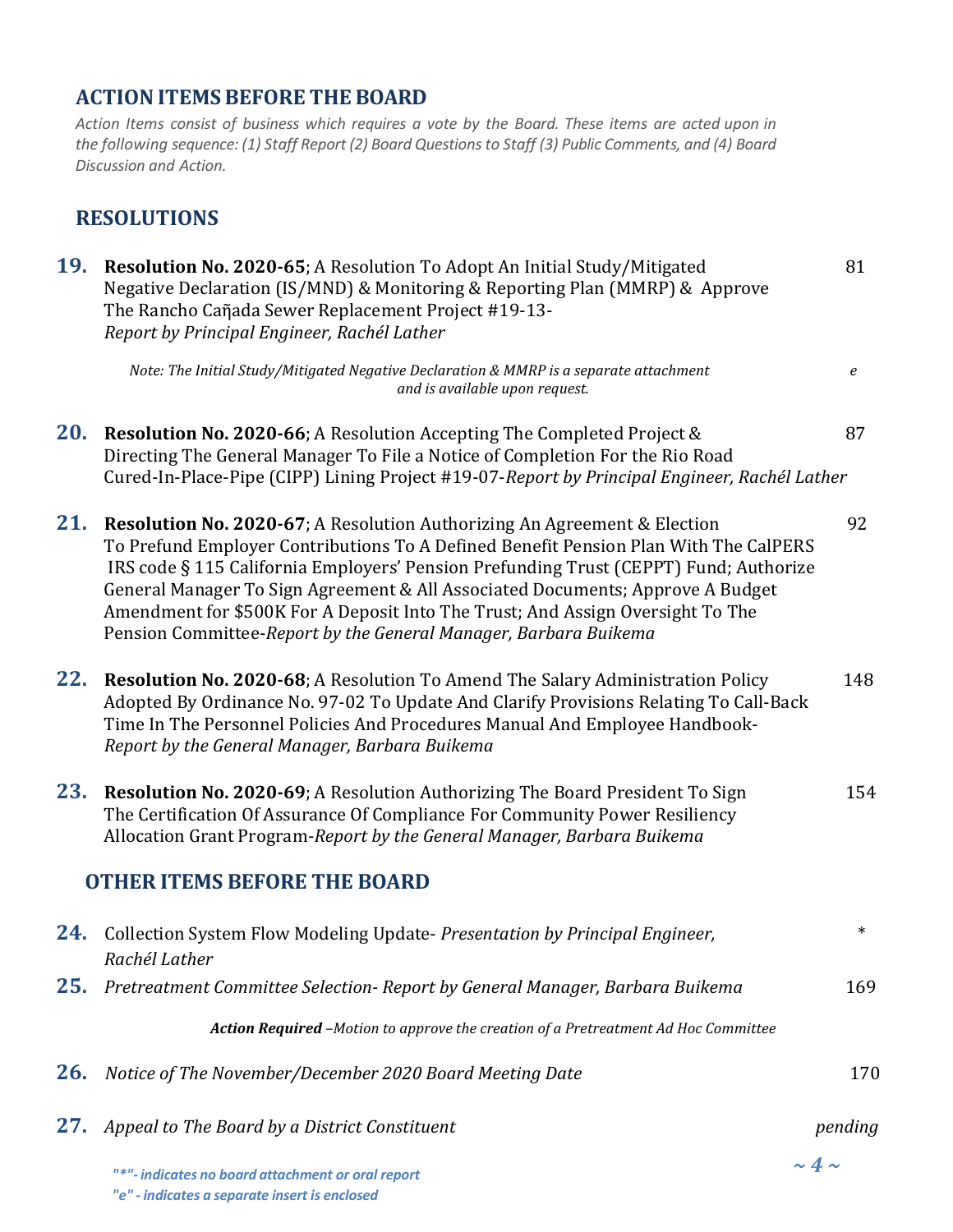#### **COMMUNICATIONS**

- **28.** General Manager's Report *Oral reporting*
	- A. Parking on Rio Road Public Meeting 10-15-20
	- B. Carmel Lagoon Agency Stakeholder Meeting Meeting 10-09-20
	- C. Carmel River Floodplain/Restoration & Environmental Enhancement Project (CRFREE) Memorandum of Understanding

#### **INFORMATION/DISCUSSION ITEMS**

**29.** *Update on the proposed Mr. Larsen sewer connection in Carmel Highlands –* \* *Oral Report by Collections Superintendent, Daryl Lauer*

*Informational Only – No Action Required*

- **30.** Hiring Practices Of Other Agencies *Report by Human Resource Consultant, Beth Ingram 172*
- **31.** PBCSD 09-25-20 Board Meeting- *Report by The General Manager, Barbara Buikema 173*
- **32.** Special District Association Meeting *Report by The General Manager, Barbara Buikema 175*
- **33.** Announcements On Subjects Of Interest To The Board Made By Members Of The Board Or Staff

*Oral reports or announcementsfrom Board President, Directors or staff concerning their activities and/or meetingsor conferences attended.*

**PBCSD** Board Public Meeting Notice & Agenda – The next PBCSD meetings are scheduled for: Friday, October 30, 2020 at 9:30 a.m. via Zoom webinar – *Director Rachel is scheduled to attend* Friday, November 27, 2020 – *No Meeting is Scheduled*

**Special Districts Association of Monterey County** – The next SDA meeting is scheduled for: Tuesday, January 19, 2021 at 6:00 p.m. via Zoom webinar – *A Director will be scheduled to attend during the December 2020 Board Meeting.*

**Reclamation Management Committee (RMC) Meeting** –The next RMC meeting is scheduled for: Wednesday, November18, 2020at 9:30 a.m. *DirectorTownsendandDirector White are scheduled to attend.* Meeting location is to be determined.